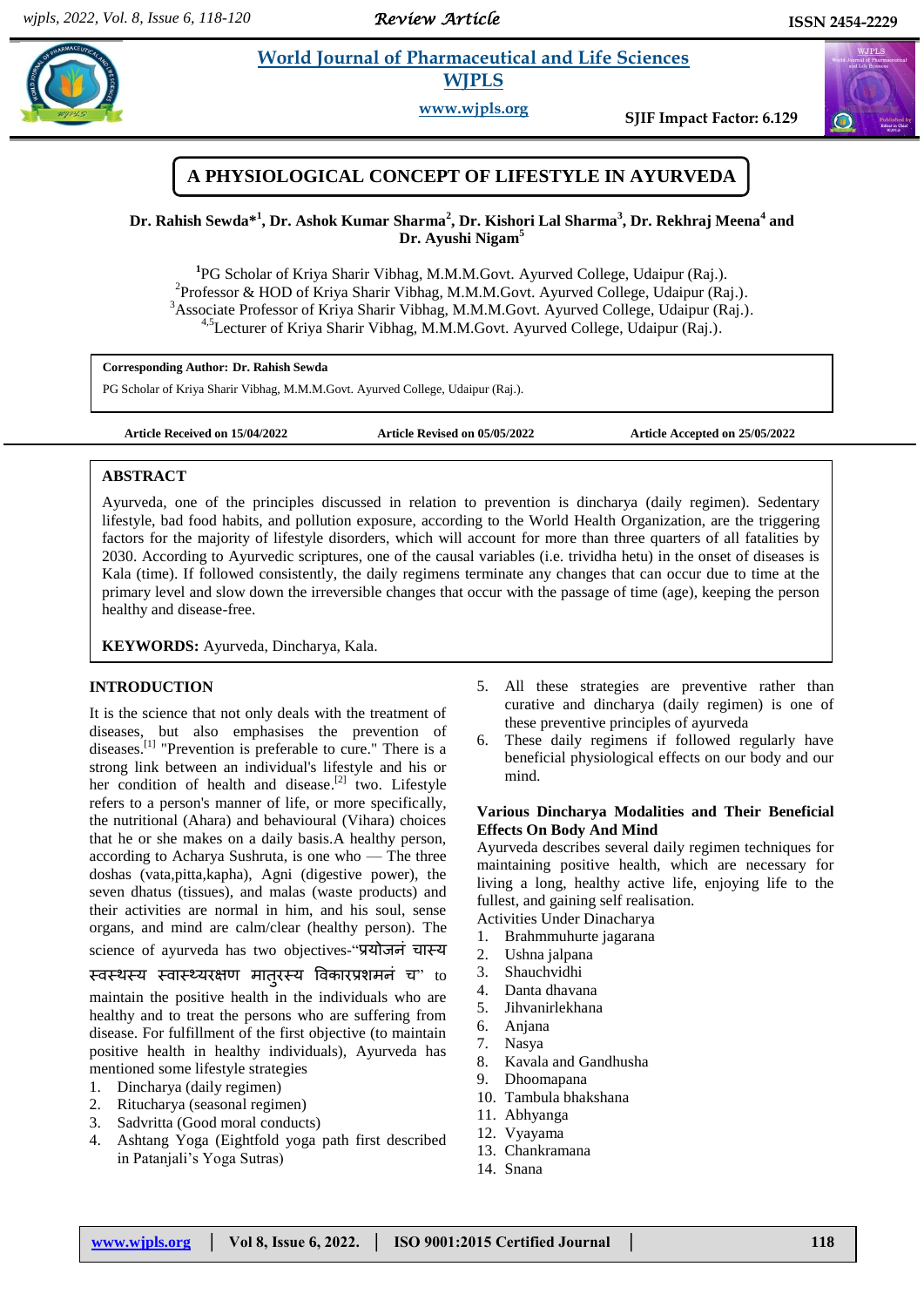#### 15. Mangalakritya

#### **1. Brahmamuhurta jagrana[3]**

It is best to get up during the Brahma muhurta (early in the morning i.e. 90 minutes before sunrise.) 7 In the early morning, nascent oxygen in the environment easily and quickly combines with haemoglobin to generate oxyhemoglobin, which quickly nourishes distant tissues.

# **2. Ushna jalpana[4]**

Before morning, drink 1-2 glasses of water that have been preserved for the entire night. Renal stones, haemorrhoids, and constipation can all be caused by not drinking enough water in a day.

### **1. Shauchvidhi[5]**

Every individual should eliminate natural desires (faeces and pee) on a daily basis. The rectum is cleared, digestive power is increased, and other manifestations such as constipation and foul-smelling flatus are avoided when defecation occurs at the appropriate time.

#### **2. Dantadhavana (tooth brushing)[6]**

It is recommended that you brush your teeth in the morning and after each meal. Brushes recommended for Dantdhavana include Katu, Tikta, Kashay Ras (Acharya Charak), and Madhur Ras, according to Acharya Sushrut. Because mouth disorders are primarily caused by Kapha Dosh, Katu, Tikta, and Kashay Ras can help avoid the majority of oral ailments.[1]

#### **3. Jihva –nirlekhana (tongue cleaning)**

A long flexible strip of metal or plant material should be used to wipe the tongue.

## **4. Anjana (application of collyrium in eyes)**

In today"s time, excessive work on computer results in dry eye or computer vision syndrome.There are two types of Anjana:

- 1. Souvira Anjana
- 2. Rasa Anjana
- 3. Souvira Anjana has been advised, to use daily
- 4. Rasanjana is told to use every 5th or 8th day

# **5. Nasya (oily nasal drops)**

Due to the sticky nature of the nasya dravyas (anu taila, katu taila), dust particles do not enter the nasal tract.

#### **6. Kavala and gandusha dharana (Retaining oil in mouth)**

Sukhoshna (lukewarm) gandusha and kavala dravyas are employed to promote oral cavity circulation.

# **7. Dhoomapana (medicated fume inhalation)**

When the dhumpana dravyas are lit with fire, smoke, soot, and even  $CO_2$  are released. The carbon atom in  $CO_2$ has a tendency to stimulate the respiratory centre in the brain stem, which may trigger the respiratory system's normal physiological function.

#### **8. Tambula bhakshana (chewing betel leaves)**

Stimulates the taste bud Increases salivation scraps the deposited matter.

#### **9. Abhyanga (oil massage)**

Oil massage should be done on a daily basis. Massage improves overall blood circulation and transports medicine potency to the desired location.

# **10. Vyayama (Physical Exercise)**

enhances glucose metabolism (Glycolysis) and stimulates lipolysis of adipose tissue (Gluconeogenesis), resulting in the loss of excess fat.

# **11. Chankramana**

It is a type of exercise that does not create any discomfort to the body.

#### **12. Snana (Bath)**

A daily bath boosts energy, strength, and hunger while also removing sweat and other toxins from the body.

#### **13. Sandhyopasana / Mangalakritya (Worship of Divine)**

Every day, one should remember God and perform Bhagwadsamarana. Self-analysis of daily activities should be done.

# **CONCLUSION**

According to the description above, Ayurveda places a greater emphasis on disease prevention than therapy. Ayurveda places a greater emphasis on health prevention rather than management. Ayurvedic Ahara and Vihara, Dincharya has been characterised in the context of day, and it reduces the detrimental effects of time at a fundamental level, as well as slowing down irreversible changes. Dincharya is essential in today's world, as new diseases, both communicable and non-communicable, emerge at an alarming rate. Some are even solely avoidable.

# **REFERENCE**

- 1. Caraka Samhita (text with English translation), editor-translator Prof. Priyavrat Sharma, Vol 1,Sutrasthana,Chapter 30, Shloka no.26, published by chaukhamba Orientalia, Varanasi, Edition, 2014; 240.
- 2. Caraka Samhita (text with English translation), editor-translator Prof. Priyavrat Sharma, Vol 1,Sarirasthana, Chapter 2, Shloka no.46, published by chaukhamba Orientalia, Varanasi, Edition, 2014; 418.
- 3. Astangahrdayam by Vagbhata (Sutrasthana), English translation of Samvartika commentary as Jyotsna Commentary by Dr.Vishwavasu Gaur, Sutrasthana, Chapter 2,published by chaukhamba Orientalia, Varanasi, First Edition, 2010; 21.
- 4. Bhavaprakasa of bhavamisra (original text along with commentary and translation) including